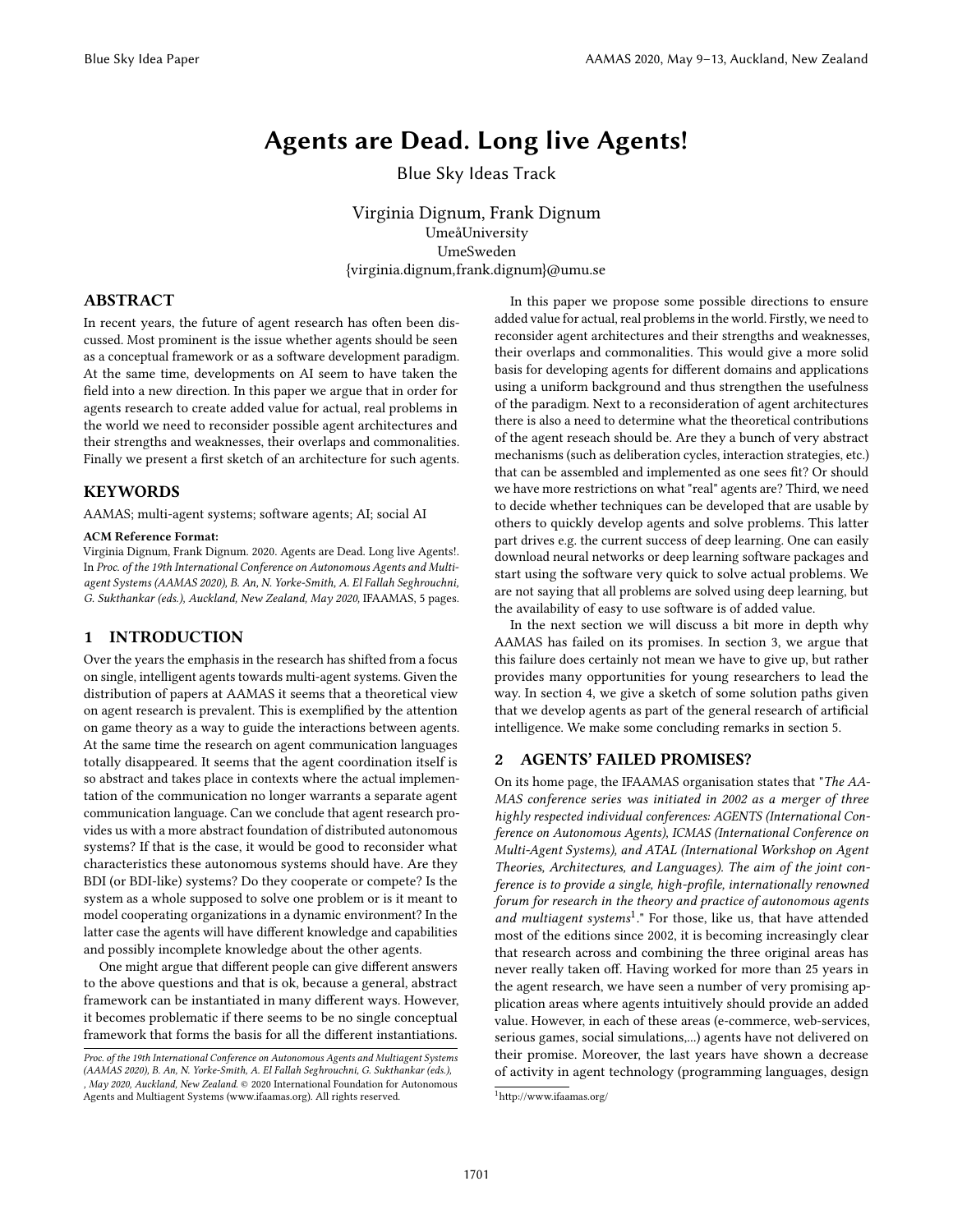methodologies, development frameworks) and on the development and application of software agents themselves. Whereas the concept of agent is generally accepted outside the community, very few real software agent applications are actually available, as we have described in the previous section.

There are two main causes of this failure. The first is that there was (and is) no readily available agent platform that can be used by anyone outside the agent community. The existing agent programming languages (e.g. 2APL [\[3\]](#page-4-1), JACK [\[16\]](#page-4-2), AgentSpeak [\[1\]](#page-4-3), GOAL [\[12\]](#page-4-4), and more) are loosely based on the concept of BDI agents, but (rightfully so) adapted to make them computational feasible. A number of these languages and platforms are now reasonably mature, and often have a solid theoretical foundation that provide operational semantics for BDI concepts in terms of their implementation [\[14\]](#page-4-5). However, in many situations the programs needed to solve the problems in the real world are very convoluted, because many actions and plans of the agents are easier to describe in a procedural way rather than using some type of planning. One can argue that therefore the agent programming languages are inadequate. However, any person that tries to implement the conceptual agent model needs to make some decisions on what to support, what to allow and what to prohibit. It seems, however, that the conceptual model of BDI agents only works well for very specific types of problems. Moreover, very little work has been done to develop methodologies and platforms that enable to specify agents that can join an existing MAS in an open environment, thus enabling extensions and reuse of agent systems [\[10\]](#page-4-6).

The second issue in trying to apply agent research in practice is the failure to capture or to incorporate essential features of the problem for which the agents are used. For example, it seemed that agents would be perfectly suitable to implement characters in video games (see e.g. [\[5,](#page-4-7) [15\]](#page-4-8)). It would give the characters goals and thus consistent behaviour over time, it should provide handles to balance reactive and pro-active behavior and it should support the natural interaction between characters and between characters and the player. However, in practice none of these issues were properly supported by any of the standard agent theories or platforms. Agents appear to be a primarily cognitive concept and thus steering actual bodies in a virtual environment was not supported at all. It is clear that moving a body around should not be done based on existing BDI deliberation cycles. The BDI deliberation should be used for the more tactical or strategic reasoning. But how does that reasoning relate to the operational level? What are the consequences for the BDI deliberation? No answers exist in the literature, neither seems there to be a community that is actively searching for answers.

## 2.1 Rationality is not enough

The traditional definition of agents as autonomous, proactive and interactive entities where (a) each agent has bounded (incomplete) resources to solve a given problem, (b) there is no global system control, (c) data is decentralized, and (d) computation is asynchronous. That is, rationality is often a central assumption for agent deliberation [\[9\]](#page-4-9). Individual agents are typically characterized as bounded rational, acting towards their own perceived interests. The main advantages of a rationality assumption are their parsimony and applicability to a very broad range of situations and environments, and their ability to generate falsifiable, and sometimes empirically confirmed, hypotheses about actions in these environments. This gives conventional rational choice approaches a combination of generality and predictive power not found in other approaches.

Unfortunately, this type of rational behavior fits mostly with strategic choices, where information is all available or can be gathered at will. It does not really suit most human behavior which is based on split second decisions, on habits, on social conventions and power structures. If the aim of MAS is to develop models of societal behaviour or to develop systems that are able to interact with people in social settings, rationality is not enough to model human behaviour. This was exemplified before by all the application areas, where the rational behavior needs to be combined with different types of behavior in order to be effective. In reality, human behaviour is neither simple nor rational, but derives from a complex mix of mental, physical, emotional and social aspects. Realistic applications must moreover consider situations in which not all alternatives, consequences, and event probabilities can be foreseen. Thus it is impossible to "rationally" optimize utility, as the utility function is not completely known, neither are the optimization criteria known. This renders rational choice approaches unable to accurately model and predict a wide range of human behaviours. Already in 2010, [\[10\]](#page-4-6) shows how different types of variations and models cater for different applications, while no generic model exists that serves as a foundation for all models.

#### 2.2 Open environments, heterogeneous agents

Multi-agent systems are often seen as ideal ways to implement interactions and ensure coordination in open environments, inhabited by heterogenous entities with different aims and capabilities. However, very little results have ever been achieved to ensure that any given software agent is able to determine how, when and why to join such a system [\[7\]](#page-4-10).

Open systems assume that the heterogeneous agents are designed and run independently from each other and use their own motivations to determine whether to join an existing institution or another interaction space. However, in most cases, all agents are designed from scratch so that their behavior complies with the behavior expected by the multi-agent system. Comprehensive solutions for open environments would require complex agents that are able to reason about their own objectives and desires and thus decide and negotiate their participation in an organization. Work in this area has never developed further than proofs of concept.

#### 2.3 MAS or ABMS?

Besides divisions within the AAMAS community, which we have described in section 2.1 and 2.2, there are actually two main approaches in agent research and application: Multi-Agent Systems (MAS) and Agent-Based Modelling and Simulation (ABMS). These approaches differ considerably in methodology, applications and aims. MAS focuses on solving specific complex problems using independent agents, while ABM is used to capture the dynamics of a (social or technical) system for analytical purposes. ABM, on the other hand, is a form of computational modelling whereby a population of individual agents are given simple rules to govern their behaviour such that global properties of the whole can be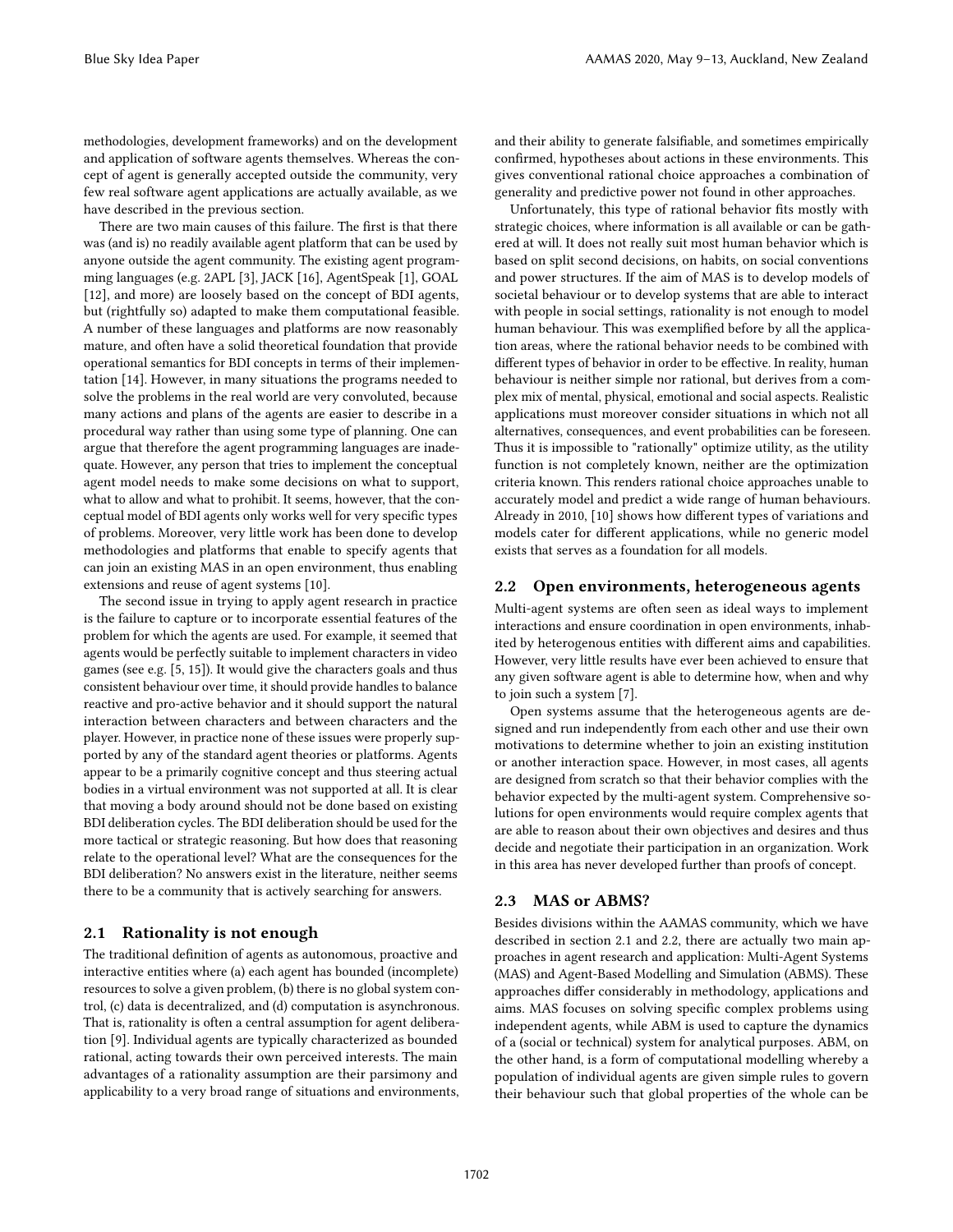analysed [\[11\]](#page-4-11). The terminology of ABM tends to be used more often in the social sciences, whereas MAS is more used in engineering and technology.

Although there is considerable overlap between the two approaches, a multiagent system is not always the same as an agentbased model. Historically, the differences between ABM and MAS are often more salient than their similarities. For example, it is often remarked that a main difference between ABM and MAS is that the goal of ABM is to search for explanatory insight into the collective behaviour of agents at the macro level, whereas MAS focuses on solving specific practical or engineering problems, emphasizing complex agent architectures with sophisticated reasoning and decision processes [\[9\]](#page-4-9). This has lead to the development of two research communities proceeding on nearly independent tracks. When considering how the two approaches are applied, ABM models are descriptive systems, used as analysis tools to support the understanding whereas MAS are often meant to be operational systems, acting and affecting its (physical) environment.

#### 3 AI NEEDS AGENTS

Nowadays when people outside computer science talk about AI, they actually mean machine learning and in specific deep learning techniques. Of course this is understandable given the huge successes of deep learning (and it also causes some envy from all of us that have been less successful in practical problems). However, rather than trying to jump on the bandwagon of machine learning it is a good time to reflect where the strengths of agent technology lay and why it is needed more than ever to fullfil the promise of AI. A particular success of current machine learning techniques is classification. I.e. problems where, given a certain amount of input, a decision on an output parameter has to be given. E.g. which object is visible in a picture, which diagnosis is most likely given symptoms of a patient, etc.

However, most problems that we consider to require intelligence are not of this simple input-output type. E.g. should an 87 year old person with heart problems start a chemo therapy fighting bone cancer? The therapy might prolong life with a full year, but also will decrease the quality of life such that the person might not be able to visit family or receive family most of the time. In order to give an answer to this question the system should interact with the person in order to find out which are the preferences and fundamental values that are most important according to which an optimum decision might be reached. It becomes even more difficult if in this process also consideration has to be taken with a partner of the person. Suppose the partner really wants to use every means possible to keep the person alive, while the person itself thinks it is time to leave a wonderful and long life.

In these problems there often is not a lot of data available and thus it will be impossible to use pattern matching to get the right decision given the myriad of possible attitudes of the persons involved in the problem. It is these kinds of problems where agents seem to provide a better framework to model the problem and solution process. The solution inevitably needs interaction between different parties. The interaction is not just an exchange of information, but also information discovery and preference formation based on preferences of other agents.

Moreover, recently many organisations and governments have put forward principles and guidelines to ensure that AI development is human-centred, responsible, trustworthy, and/or ethical. Even though quite different, such guidelines converge into agreement that new approaches are needed to deal with the social interaction between AI applications and humans. Principles such as human oversight, diversity, fairness, accountability or adaptability to cultural, social and contextual differences, seem to point to models and architectures that are fundamentally aligned with classic agent paradigms. The European guidelines for Trustworthy AI, explicitly call for AI architectures extending "sense-plan-act" cycles to integrate: "(i) at the "sense"-step, the system should be developed such that it recognises all environmental elements necessary to ensure adherence to the requirements; (ii) at the "plan"-step, the system should only consider plans that adhere to the requirements; (iii) at the "act"-step, the system's actions should be restricted to behaviours that realise the requirements." All these are aspects core to the agent paradigm, and therefore an important role lays here for the AAMAS community.

A core challenge for trustworthy AI, concerns the shaping of AI ecosystems comprising autonomous and collaborative, assistive technology in ways that express shared moral values and ethical and legal principles as expressed in e.g. binding codes such as universal human rights and national regulations. This requires the understanding, developing, and evaluating AI applications through the lense of an artificial autonomous system that interacts with others in a given environment. One of the most straightforward approaches to ensure a system behaves "rightly", or in a trustworthy manner, is through regulating its behaviour. This is an area in which the AAMAS community has a proven track record. Work on norms and institutions in multiagent systems can be used to prove or verify that specific rules of behaviour are observed when making decisions, while ensuring that individual agents' rights are taken into consideration [\[4\]](#page-4-12). However, while research on norms and normative system is central to AAMAS, the focus has mostly been on the general rules of interaction that coordinates agents' actions. It is important to be able to extend this line of research to understand and model the ethical dilemmas that arise from the need to combine multiple norms, preferences and interpretations, from different agents, cultures, and situations.

Finally, the vision of human-centred AI, requires that AI systems are social. In previous papers ([\[8,](#page-4-13) [13\]](#page-4-14)) it is already argued that agents should become more aware of the social context in which they operate. This awareness is not included in the standard BDI model of agents, which is directed on the agents own goals. So, what is needed are agent models and architectures that explicitly embrace the social aspects of AI.

### 4 DISTRIBUTED SOCIAL AGENTS

In recent years, several researchers in both ABM and MAS, [\[8,](#page-4-13) [13,](#page-4-14) [15\]](#page-4-8), recognise the need for new models of deliberation that show how behaviour derives from both personal drives such as identities, emotions, motives, and personal values as well as from social sources such as social practices, norms, organizations [\[6\]](#page-4-15).

Socially realistic agent models require to bring together formalization and computational efficiency, and planning techniques, and expertise on empirical validation and on adapting and integrating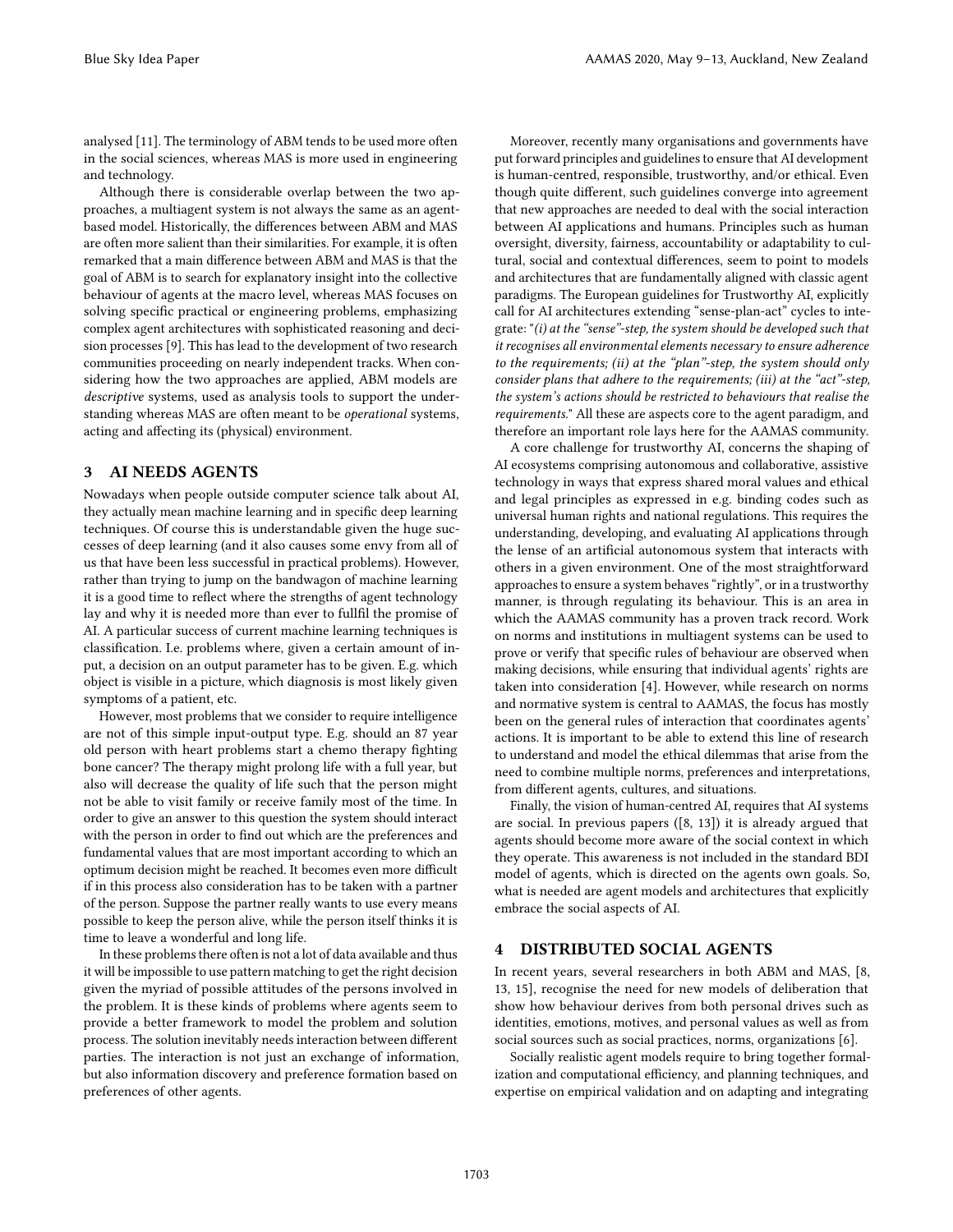<span id="page-3-0"></span>

Figure 1: Sketch of a Social System Architecture

social sciences theories into a unified set of assumptions [\[2\]](#page-4-16). Main characteristics of sociality-based reasoning are [\[9\]](#page-4-9):

- Ability to hold and deal with inconsistent beliefs for the sake of coherence with identity and cultural background.
- Ability to combine innate, designed, preferences with behaviour learned from observation of interactions. In fact, preferences are not only a cause for action but also a result of action, and can change significantly over time.
- Capability to combine reasoning and learning based on perceived situation. Action decisions are not only geared to the optimization of own wealth, but often motivated by altruism, justice, or by an attempt to prevent regret at a later stage.
- Pragmatic, context-based, reasoning capabilities. Often there is no need to further maximize once utility gets beyond some reasonably achievable threshold.
- Ability to pursue seemingly incompatible goals concurrently, e.g. a simultaneous aim for comfort and sustainability.

Our claim is that these types of agents should be based on new architectures that are not primarily goal or utility driven, but are instead situation or (social) context based.

In the architecture sketched in Figure [1](#page-3-0) a first step into the direction of these social agents is given. The context management of the agent filters the (social) context to lead to standard behaviour appropriate for that context. Whenever the context is uncertain, not recognized or not standard a second process of deliberation is started based on the motives and values of the agent and the current concrete goals. After the performance of each behaviour there is a feedback loop that is used to adapt all the elements of the agent based on the rate of success or failure of the behaviour in that particular context. However, there is also an input to the context management from the internal drives of the agent. I.e. the agent will actively search for a context to satisfy some of its needs if it can. E.g. if one feels lonely then one will actively search for a situation in which one meets with friends and/or family. Thus context management is not just passively filtering the environment,

but also directing focus on parts of a context or seeking it to get the right context. Sociality-based agents are fundamental to the new generations of intelligent devices, and interactive characters in smart environments. These agents need to be fundamentally pro-active, reactive and adaptive to their social context, because basically the social context with people is not a static given situation, but is actively created and maintained based on mutual satisfaction of motives, values and needs. Thus the agents not only must build (partial) social models about the humans they interact with, but also need to take social roles in a mixed human/digital reality and start co-creating the social reality in which they operate. More work is needed to test and validate social agent architectures such as the exemplary one suggested in Figure [1.](#page-3-0)

#### 5 CONCLUSIONS

Although the agent community seems to deliver many results, none of these seems able to provide the highly needed contribution to ensure that AI applications are truly human-centred. One of the main issues is the lack of a common basic model that could underpin the different developments and can be used as a start of pragmatic techniques that can be used by software engineers to build applications for complex domains where agent technology provides real added value. We claim that in order to provide the characteristics that are needed for human centred AI we need to start with a social agent architecture like presented in this paper. Crucial in this architecture is the situatedness of the agent and the bidirectional nature of the pro-active and reactive deliberation of the agent that allows it to co-create the context in which it operates. Of course the architecture is very rich and thus not suited for every application. An important direction of research is to investigate modular implementations that allow to use only relevant parts of this architecture.

Acknowledgements. This work was partially supported by the Wallenberg Al, Autonomous Systems and Software Program (WASP) funded by the Knut and Alice Wallenberg Foundation.